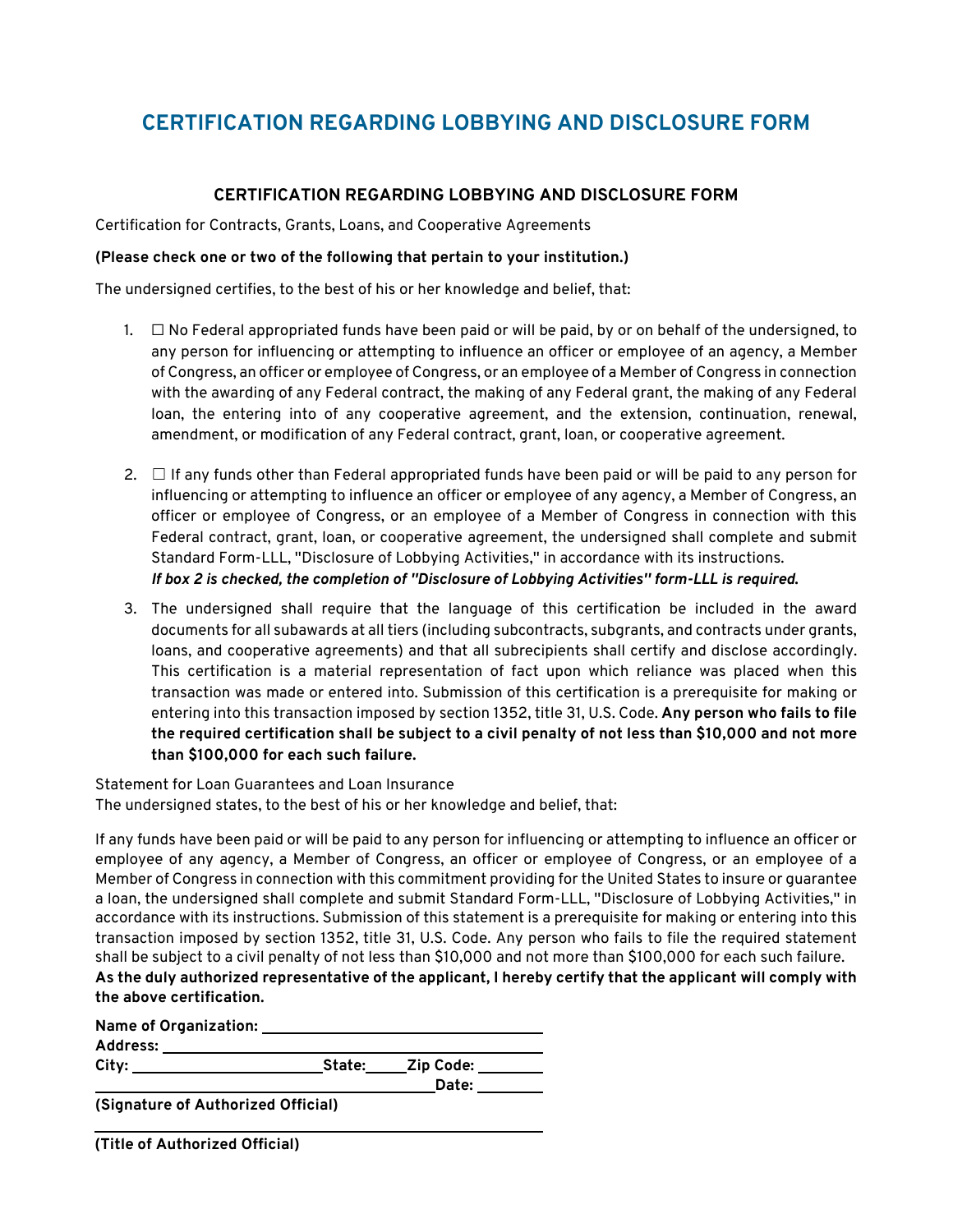## **Disclosure of Lobbying Activities**

Complete this form to disclose lobbying activities pursuant to 31 U.S.C. 1352 (See reverse for public burden disclosure)

| 1. Type of Federal Action:<br>a. contract<br>b. grant<br>c. cooperative agreement<br>d. Ioan<br>e. Ioan guarantee<br>f. Ioan insurance                                                                                                                                                                                                                                                                                                                                                                                                                                                                                                        | 2. Status of Federal<br><b>Action:</b><br>a.<br>bid/offer/application<br>b. initial award<br>c. post-award |                              | 3. Report Type:<br>a. initial filing<br>b. material change<br>For Material Change Only:<br>year ________quarter ________<br>date of last report _________ |
|-----------------------------------------------------------------------------------------------------------------------------------------------------------------------------------------------------------------------------------------------------------------------------------------------------------------------------------------------------------------------------------------------------------------------------------------------------------------------------------------------------------------------------------------------------------------------------------------------------------------------------------------------|------------------------------------------------------------------------------------------------------------|------------------------------|-----------------------------------------------------------------------------------------------------------------------------------------------------------|
| 4. Name and Address of Reporting Entity:<br>$\Box$ Subawardee<br>$\Box$ Prime<br>Tier _______, if known:                                                                                                                                                                                                                                                                                                                                                                                                                                                                                                                                      |                                                                                                            |                              | 5. If Reporting Entity in No. 4 is Sub awardee,<br><b>Enter Name and Address of Prime:</b>                                                                |
| Congressional District, if known: ___                                                                                                                                                                                                                                                                                                                                                                                                                                                                                                                                                                                                         |                                                                                                            |                              | Congressional District, if known: ________                                                                                                                |
| 6. Federal Department/Agency:                                                                                                                                                                                                                                                                                                                                                                                                                                                                                                                                                                                                                 |                                                                                                            |                              | 7. Federal Program Name/Description:                                                                                                                      |
|                                                                                                                                                                                                                                                                                                                                                                                                                                                                                                                                                                                                                                               |                                                                                                            |                              | CFDA Number, if applicable: ____________                                                                                                                  |
| 8. Federal Action Number, if known:                                                                                                                                                                                                                                                                                                                                                                                                                                                                                                                                                                                                           |                                                                                                            | \$                           | 9. Award Amount, if known:                                                                                                                                |
| 10. a. Name and Address of Lobbying<br>Registrant<br>(if individual, last name, first name, MI):                                                                                                                                                                                                                                                                                                                                                                                                                                                                                                                                              |                                                                                                            | (last name, first name, MI): | b. Individuals Performing Services (including<br>address if different from No. 10a)                                                                       |
| 11. Information requested through this form is authorized by<br>title 31 U.S.C. section 1352. This disclosure of lobbying<br>activities is a material representation of fact upon which<br>reliance was placed by the tier above when this transaction<br>was made or entered into. This disclosure is required<br>pursuant to 31 U.S.C. 1352. This information will be reported<br>to the Congress semi-annually and will be available for<br>public inspection. Any person who fails to file the required<br>disclosure shall be subject to a civil penalty of not less than<br>\$10,000 and not more than \$100,000 for each such failure. |                                                                                                            | Signature:                   |                                                                                                                                                           |
| <b>Federal Use Only</b>                                                                                                                                                                                                                                                                                                                                                                                                                                                                                                                                                                                                                       |                                                                                                            |                              | <b>Authorized for Local Reproduction</b><br>Standard Form - LLL (Rev. 7-97)                                                                               |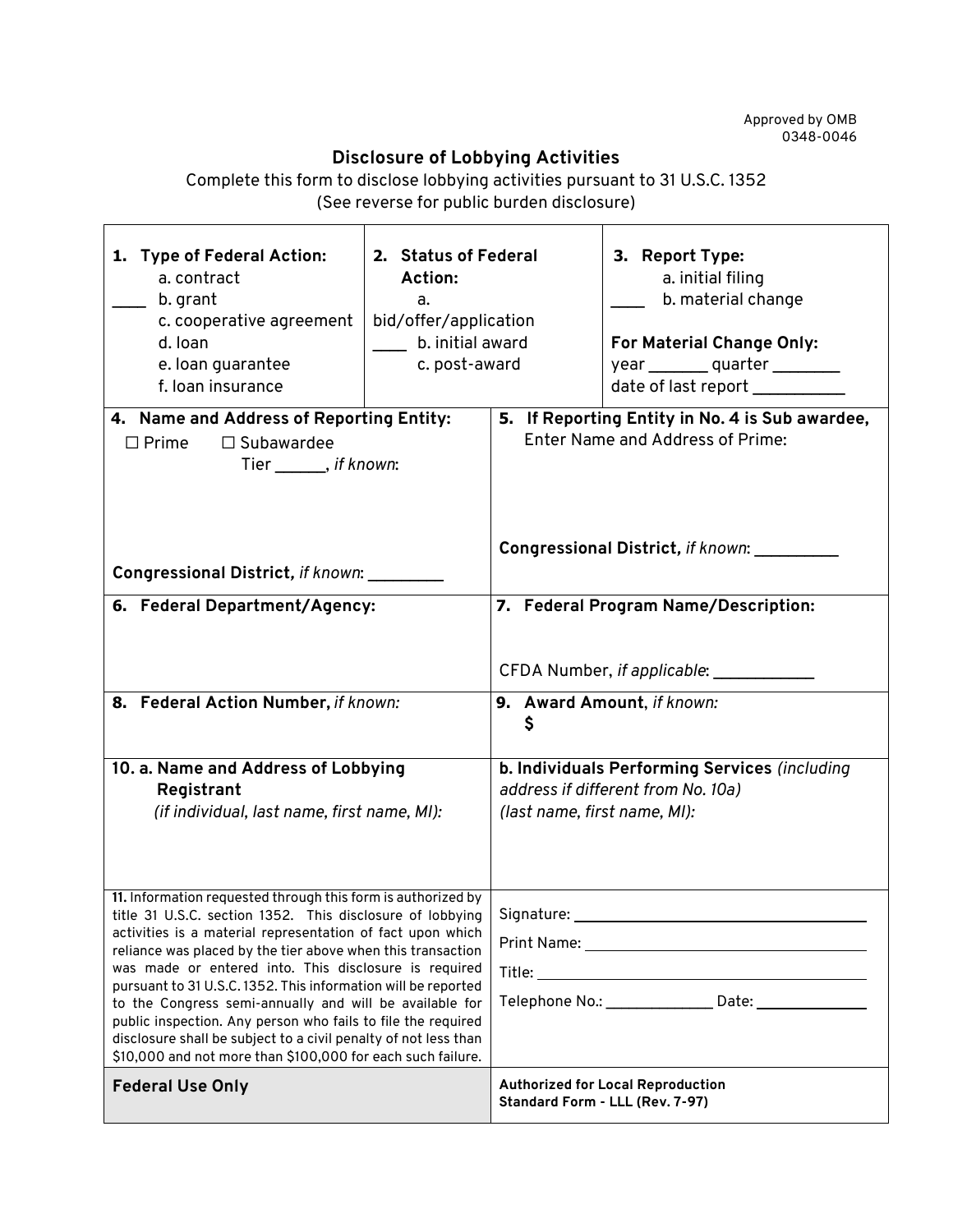# **Federal Agency Form Instructions - Disclosure of Lobbying Activities**

| <b>Form Identifiers</b>    | <b>Information</b>                         |
|----------------------------|--------------------------------------------|
| <b>Agency Owner</b>        | Grants.gov                                 |
| Form Name                  | Disclosure of Lobbying Activities (SF-LLL) |
| <b>Form Version Number</b> | $1.2\,$                                    |
| <b>OMB Number</b>          | 4040-0013                                  |
| <b>OMB Expiration Date</b> | 02/28/2025                                 |

### **Form Field Instructions**

| <b>Field</b><br><b>Number</b> | <b>Field Name</b>            | <b>Required or</b><br>Optional | Information                                                                                                                                                                                                                                                                                                            |
|-------------------------------|------------------------------|--------------------------------|------------------------------------------------------------------------------------------------------------------------------------------------------------------------------------------------------------------------------------------------------------------------------------------------------------------------|
| 1.                            | *Type of Federal Action      | Required                       | Identify the type of covered Federal<br>action for which lobbying activity is<br>and/or has been secured to influence<br>the outcome of a covered Federal<br>action. This field is required.                                                                                                                           |
| 2.                            | *Status of Federal<br>Action | Required                       | Identify the status of the covered<br>Federal action. This field is required.                                                                                                                                                                                                                                          |
| $2-a.$                        | a. Bid/Offer/Application     | Check if<br>applicable         | Click if the Status of Federal Action is<br>a bid, an offer or an application.                                                                                                                                                                                                                                         |
| $2-b.$                        | b. Initial Award             | Check if<br>applicable         | Click if the Status of Federal Action is<br>an initial award.                                                                                                                                                                                                                                                          |
| $2-c.$                        | c. Post-Award                | Check if<br>applicable         | Click if the Status of Federal Action is<br>a post-award.                                                                                                                                                                                                                                                              |
| 3.                            | *Report Type                 | Required                       | Identify the appropriate classification<br>of this report.                                                                                                                                                                                                                                                             |
| $3-a.$                        | a. Initial filing            | Check if<br>applicable         | Check if Initial filing.                                                                                                                                                                                                                                                                                               |
| $3-b.$                        | b. Material change           | Check if<br>applicable         | If this is a follow up report caused by a<br>material change to the information<br>previously reported, enter the year<br>and quarter in which the change<br>occurred. Enter the date<br>of the<br>previously submitted report by this<br>reporting entity for this covered<br>Federal action. This field is required. |
|                               | <b>Material Change Year</b>  | Conditionally<br>Required      | If this is a follow up report caused by a<br>material change to the information<br>previously reported, enter the year in<br>which the change occurred.                                                                                                                                                                |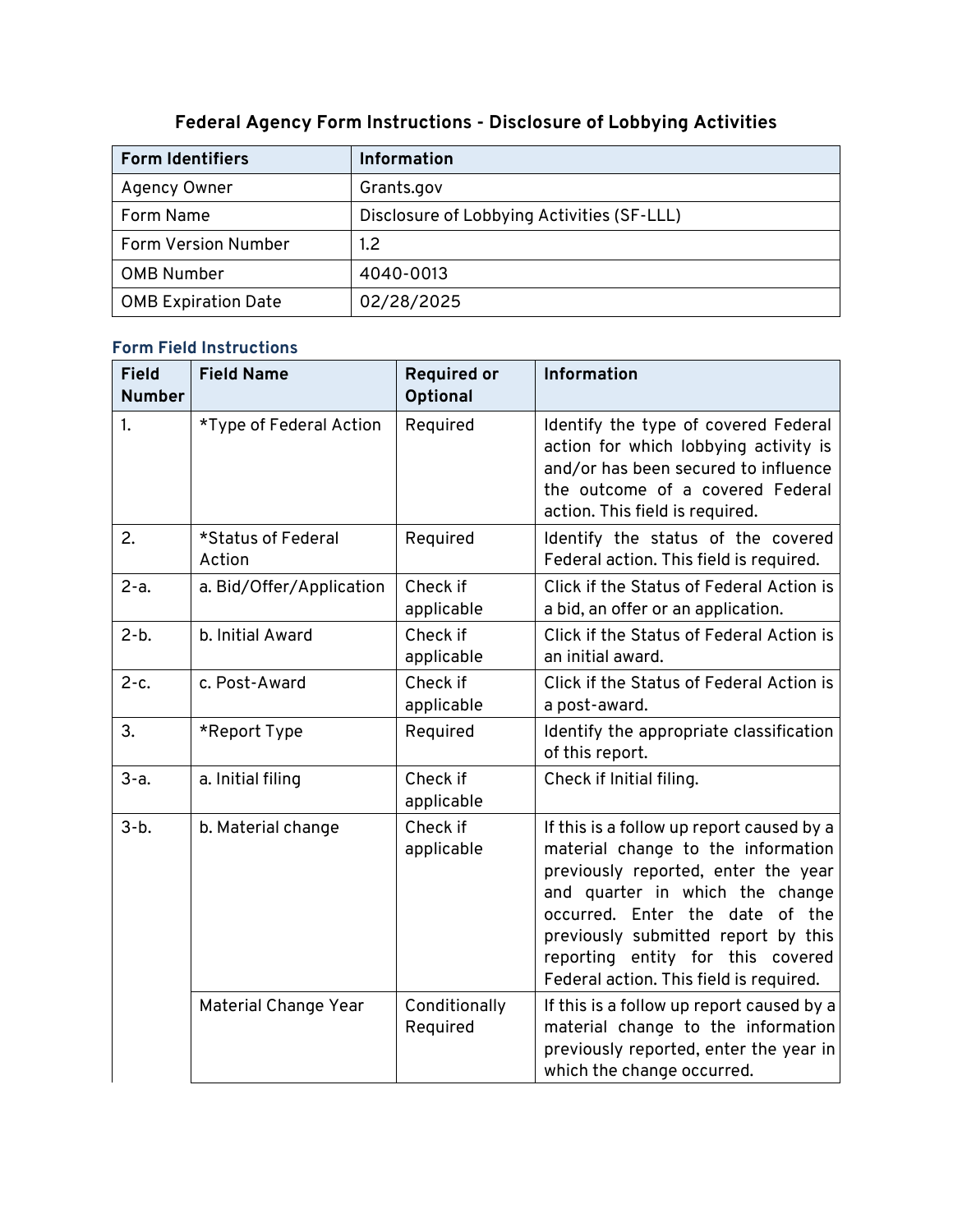| <b>Field</b><br><b>Number</b> | <b>Field Name</b>                              | <b>Required or</b><br>Optional | Information                                                                                                                                                                                                                                                                                                        |
|-------------------------------|------------------------------------------------|--------------------------------|--------------------------------------------------------------------------------------------------------------------------------------------------------------------------------------------------------------------------------------------------------------------------------------------------------------------|
|                               | <b>Material Change Quarter</b>                 | Conditionally<br>Required      | If this is a follow up report caused by a<br>material change to the information<br>previously reported, enter the quarter<br>in which the change occurred.                                                                                                                                                         |
|                               | Material Change Date of<br>Last Report         | Conditionally<br>Required      | Enter the date of the previously<br>submitted report by this reporting<br>entity for this covered Federal action.                                                                                                                                                                                                  |
| 4.                            | Name and Address of<br><b>Reporting Entity</b> | Required                       | Provide the information for Name and<br>Address of Reporting Entity.                                                                                                                                                                                                                                               |
|                               | Prime                                          | Check if<br>applicable         | Click to designate the organization<br>filing the report as the Prime Federal<br>recipient.                                                                                                                                                                                                                        |
|                               | Sub awardee                                    | Check if<br>applicable         | Click to designate the organization<br>filing the report as the Sub Awardee<br>Federal recipient. Subawards include<br>but are not limited to subcontracts,<br>subgrants and contract awards under<br>grants.                                                                                                      |
|                               | Tier if known                                  | Optional                       | Identify the tier of the sub awardee,<br>e.g., the first sub awardee of the prime<br>is the 1st tier.                                                                                                                                                                                                              |
|                               | Name                                           | Required                       | Enter the name of reporting entity.<br>This field is required.                                                                                                                                                                                                                                                     |
|                               | Street 1                                       | Required                       | Enter Street 1 of the reporting entity.<br>This field is required.                                                                                                                                                                                                                                                 |
|                               | Street 2                                       | Optional                       | Enter Street 2 of the reporting entity.                                                                                                                                                                                                                                                                            |
|                               | City                                           | Required                       | Enter City of the reporting entity This<br>field is required.                                                                                                                                                                                                                                                      |
|                               | State                                          | Required                       | Enter the state of the reporting entity.<br>This field is required.                                                                                                                                                                                                                                                |
|                               | ZIP                                            | Required                       | Enter the ZIP of the reporting entity.<br>This field is required.                                                                                                                                                                                                                                                  |
|                               | Congressional District, if<br>known            | Optional                       | Enter the primary Congressional<br>District of the reporting entity. Enter<br>in the following format: 2-character<br>state abbreviation - 3 characters<br>district number, e.g., CA-005 for<br>California 5th district, CA-012<br>for<br>California 12th district, NC-103 for<br>North Carolina's 103rd district. |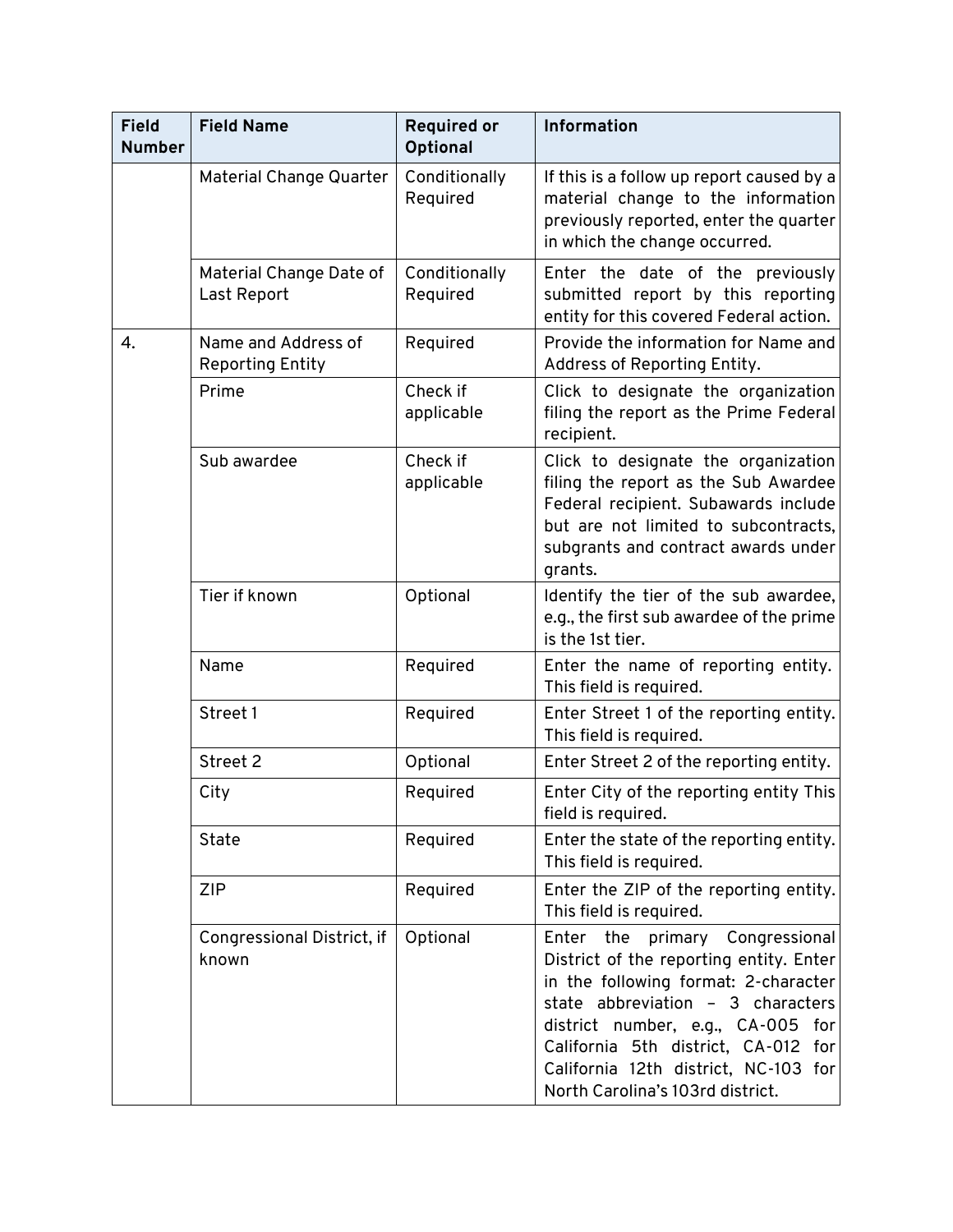| <b>Field</b><br><b>Number</b> | <b>Field Name</b>                                                                  | <b>Required or</b><br>Optional | Information                                                                                                                                                                                                                                                                            |
|-------------------------------|------------------------------------------------------------------------------------|--------------------------------|----------------------------------------------------------------------------------------------------------------------------------------------------------------------------------------------------------------------------------------------------------------------------------------|
| 5.                            | If Reporting Entity in No.<br>4 is Subaward, Enter<br>Name and Address of<br>Prime | Conditionally<br>Required      | If Reporting Entity in No. 4 is<br>Subaward, provide the information for<br>the Name and Address of Prime.                                                                                                                                                                             |
|                               | Name                                                                               | Required                       | If the organization filing the report in<br>item 4, checks "Sub awardee", enter<br>the full name of the prime Federal<br>recipient.                                                                                                                                                    |
|                               | Street 1                                                                           | Required                       | If the organization filing the report in<br>item 4, checks "Sub awardee", enter<br>the address of the prime Federal<br>recipient.                                                                                                                                                      |
|                               | Street 2                                                                           | Optional                       | If the organization filing the report in<br>item 4, checks "Sub awardee", enter<br>the address of the prime Federal<br>recipient.                                                                                                                                                      |
|                               | City                                                                               | Required                       | If the organization filing the report in<br>item 4, checks "Sub awardee", enter<br>the city of the prime Federal recipient.                                                                                                                                                            |
|                               | State                                                                              | Required                       | If the organization filing the report in<br>item 4, checks "Sub awardee", select<br>the appropriate state from this pull-<br>down menu.                                                                                                                                                |
|                               | <b>ZIP</b>                                                                         | Required                       | Enter the ZIP of Prime. This field is<br>required                                                                                                                                                                                                                                      |
|                               | Congressional District, if<br>known                                                | Optional                       | Enter the Congressional District of<br>Prime. Enter in the following format:<br>2-character state abbreviation - 3<br>characters district number, e.g., CA-<br>005 for California 5th district, CA-012<br>for California 12th district, NC-103 for<br>North Carolina's 103rd district. |
| 6.                            | Federal<br>Department/Agency                                                       | Required                       | Enter the<br>of the Federal<br>name<br>Department or Agency making the<br>award or loan commitment. This field<br>is required.                                                                                                                                                         |
| 7.                            | <b>CFDA Number</b>                                                                 | Required                       | Enter the full Catalog of Federal<br>Domestic Assistance (CFDA) number<br>for grants, cooperative agreements,<br>loans and loan commitments. Pre-                                                                                                                                      |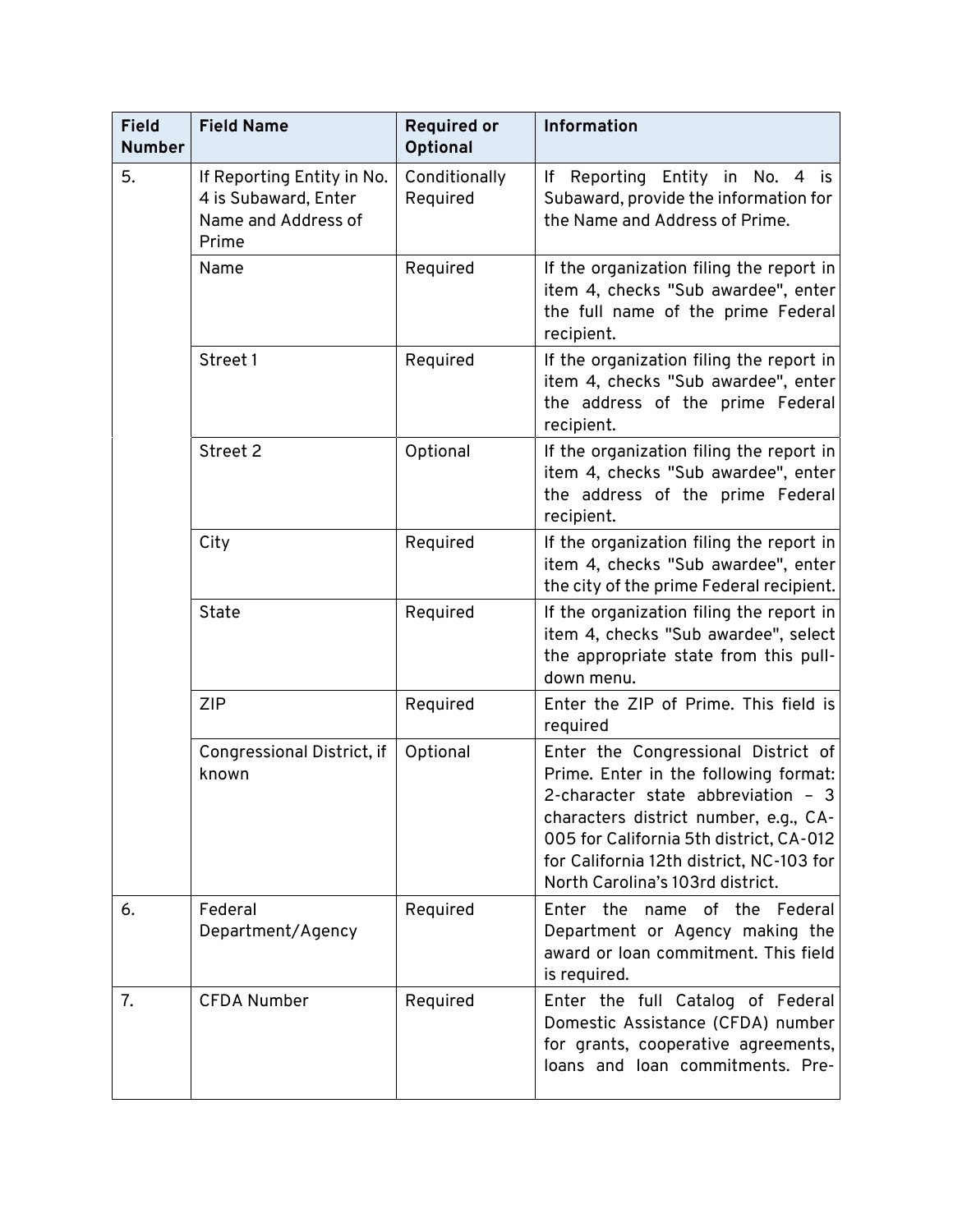| <b>Field</b><br><b>Number</b> | <b>Field Name</b>                          | <b>Required or</b><br>Optional | <b>Information</b>                                                                                                                                                                                                                                                                                                                                                                                                                            |
|-------------------------------|--------------------------------------------|--------------------------------|-----------------------------------------------------------------------------------------------------------------------------------------------------------------------------------------------------------------------------------------------------------------------------------------------------------------------------------------------------------------------------------------------------------------------------------------------|
|                               |                                            |                                | populated from SF-424 if<br>using<br>Grants.gov.                                                                                                                                                                                                                                                                                                                                                                                              |
|                               | <b>CFDA Title</b>                          | Required                       | Enter the Federal program name or<br>description for the covered Federal<br>action. Pre-populated from SF-424 if<br>using Grants.gov.                                                                                                                                                                                                                                                                                                         |
| 8.                            | <b>Federal Action Number</b>               | Optional                       | Enter the most appropriate Federal<br>identifying number available for the<br>Federal action, identified in item 1<br>(e.g., Request for Proposal (RFP)<br>number, Invitation<br>for<br><b>Bid</b><br>(IFB)<br>number,<br>grant<br>announcement<br>number, the contract, grant, or loan<br>award<br>number.<br>the<br>application/proposal control number<br>assigned by the Federal agency).<br>Include prefixes, e.g., "RFP-DE-90-<br>001." |
| 9.                            | <b>Award Amount</b>                        | Optional                       | For a covered Federal action where<br>there has been an award or loan<br>commitment by the Federal agency,<br>enter the Federal amount of the<br>award/loan commitment of the prime<br>entity identified in item 4 or 5.                                                                                                                                                                                                                      |
| 10.a.                         | Name and Address of<br>Lobbying Registrant | Required                       | Provide the information for the Name<br>and Address of Lobbying Registrant.                                                                                                                                                                                                                                                                                                                                                                   |
|                               | Prefix                                     | Optional                       | Enter the prefix (e.g., Mr., Mrs., Miss),<br>if appropriate, for the Lobbying<br>Registrant.                                                                                                                                                                                                                                                                                                                                                  |
|                               | <b>First Name</b>                          | Required                       | Enter the first name of Lobbying<br>Registrant. This field is required.                                                                                                                                                                                                                                                                                                                                                                       |
|                               | <b>Middle Name</b>                         | Optional                       | Enter the middle name of Lobbying<br>Registrant.                                                                                                                                                                                                                                                                                                                                                                                              |
|                               | Last Name                                  | Required                       | Enter the last name of Lobbying<br>Registrant. This field is required.                                                                                                                                                                                                                                                                                                                                                                        |
|                               | <b>Suffix</b>                              | Optional                       | Enter the suffix (e.g., Jr. Sr., PhD), if<br>appropriate,<br>for the Lobbying<br>Registrant.                                                                                                                                                                                                                                                                                                                                                  |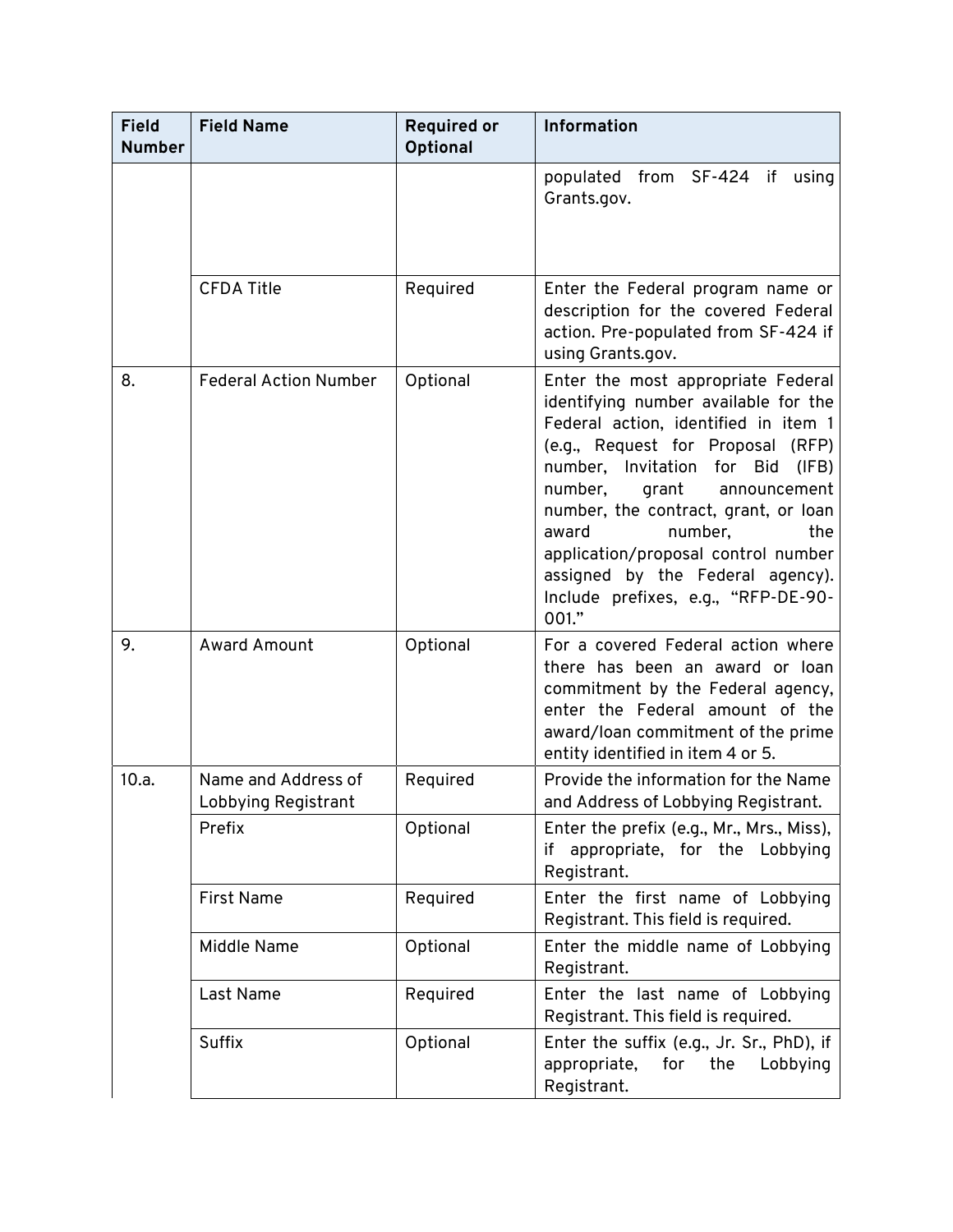| <b>Field</b><br><b>Number</b> | <b>Field Name</b>                        | <b>Required or</b><br>Optional | <b>Information</b>                                                                                            |
|-------------------------------|------------------------------------------|--------------------------------|---------------------------------------------------------------------------------------------------------------|
|                               | Street 1                                 | Required                       | Enter the first line of street address<br>for the Lobbying Registrant.                                        |
|                               | Street 2                                 | Optional                       | Enter the second line of street<br>address for the Lobbying Registrant.                                       |
|                               | City                                     | Required                       | Enter the city of the Lobbying<br>Registrant.                                                                 |
|                               | <b>State</b>                             | Required                       | Select the appropriate state of the<br>Lobbying Registrant.                                                   |
|                               | ZIP Code                                 | Required                       | Enter the Zip Code (or ZIP+4) of the<br>Lobbying Registrant.                                                  |
| 10.b.                         | Individual Performing<br><b>Services</b> | Required                       | Provide the information for Individual<br>Performing Services.                                                |
|                               | Prefix                                   | Optional                       | Enter the prefix (e.g., Mr., Mrs., Miss),<br>if appropriate, for the Individual<br>Performing Services.       |
|                               | <b>First Name</b>                        | Required                       | Enter the first name of the Individual<br>Performing Services. This field is<br>required.                     |
|                               | <b>Middle Name</b>                       | Optional                       | Enter the<br>middle<br>of the<br>name<br>Individual Performing Services.                                      |
|                               | Last Name                                | Required                       | Enter the last name of the Individual<br>Performing Services. This field is<br>required.                      |
|                               | <b>Suffix</b>                            | Optional                       | Enter the suffix (e.g., Jr. Sr., PhD), if<br>appropriate,<br>for<br>Individual<br>the<br>Performing Services. |
|                               | Street 1                                 | Required                       | Enter the first line of street address<br>for the Individual Performing Services.                             |
|                               | Street 2                                 | Optional                       | Enter the second line of street address<br>for the Individual Performing Services.                            |
|                               | City                                     | Required                       | Enter the city of the<br>Individual<br>Performing Services.                                                   |
|                               | State                                    | Required                       | Select the state for the address of the<br>Individual Performing Services from<br>this pull-down menu.        |
|                               | <b>ZIP Code</b>                          | Required                       | Enter the Zip Code (or ZIP+4) of the<br>Individual Performing Services.                                       |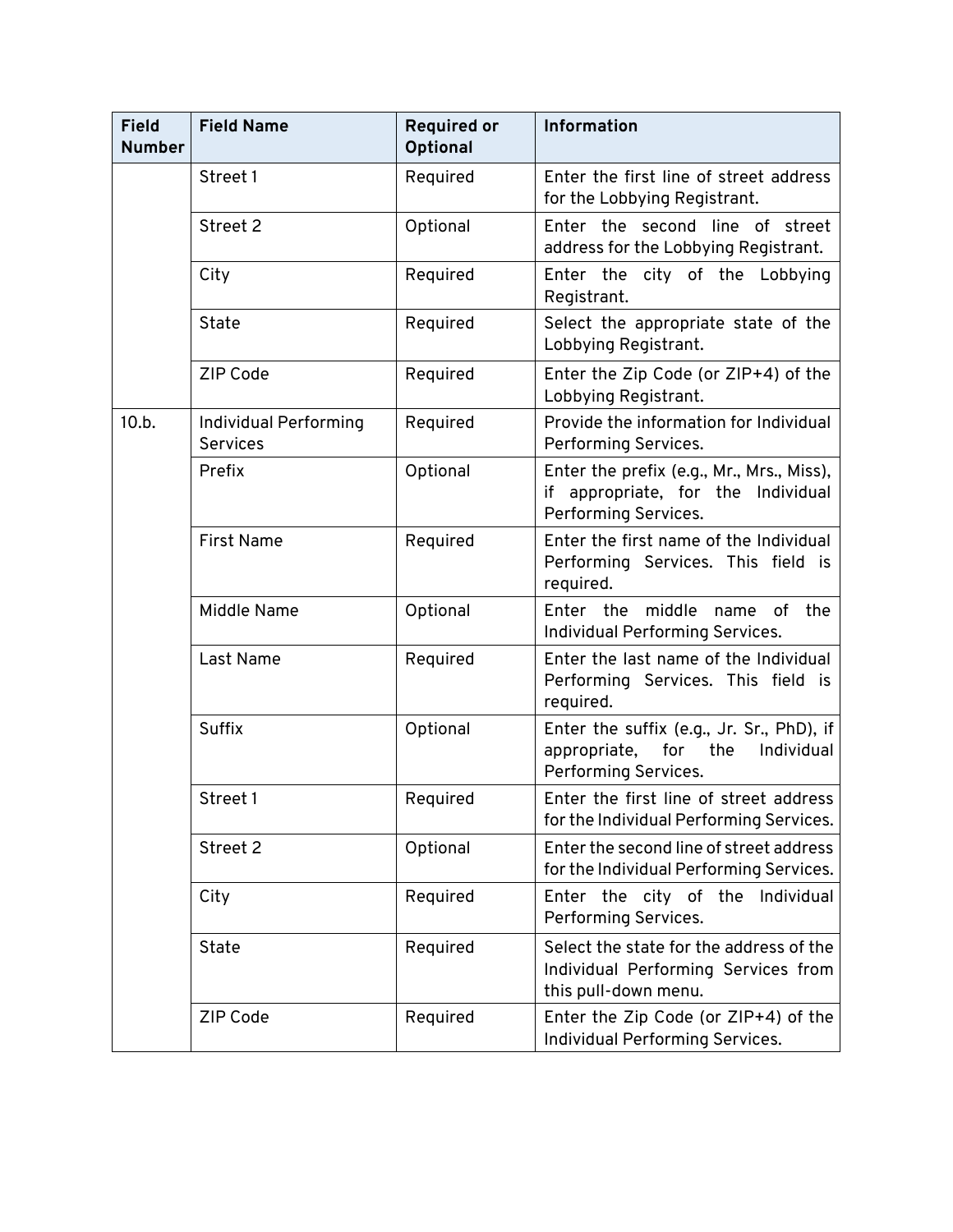| <b>Field</b><br><b>Number</b> | <b>Field Name</b>                                                                                                                                                                                                                                                                                                                                                                                                                                                                                                                                                                                                                                                                                                         | <b>Required or</b><br>Optional | <b>Information</b>                                                                        |
|-------------------------------|---------------------------------------------------------------------------------------------------------------------------------------------------------------------------------------------------------------------------------------------------------------------------------------------------------------------------------------------------------------------------------------------------------------------------------------------------------------------------------------------------------------------------------------------------------------------------------------------------------------------------------------------------------------------------------------------------------------------------|--------------------------------|-------------------------------------------------------------------------------------------|
| 11.                           | Information<br>requested<br>through this<br>form<br>is<br>authorized by title 31<br>U.S.C. section 1352. This<br>disclosure of lobbying<br>activities is a material<br>representation of fact<br>upon which reliance was<br>placed by the tier above<br>when the transaction<br>was made or entered<br>into. This disclosure is<br>required pursuant to 31<br>U.S.C.<br>1352.<br><b>This</b><br>information<br>will<br>be<br>reported to the Congress<br>semiannually and will be<br>available<br>for<br>public<br>inspection. Any person<br>who fails to file the<br>required disclosure shall<br>be subject to a civil<br>penalty of not less than<br>\$10,000 and not more<br>than \$100,000 for each<br>such failure. | N/A                            | N/A                                                                                       |
|                               | Signature                                                                                                                                                                                                                                                                                                                                                                                                                                                                                                                                                                                                                                                                                                                 | Required                       | Completed<br>by<br>Grants.gov<br>upon<br>submission.                                      |
|                               | Name                                                                                                                                                                                                                                                                                                                                                                                                                                                                                                                                                                                                                                                                                                                      | Required                       | Provide the information for the Name<br>of the Certifying Official.                       |
|                               | Prefix                                                                                                                                                                                                                                                                                                                                                                                                                                                                                                                                                                                                                                                                                                                    | Optional                       | Enter the prefix (e.g., Mr., Mrs., Miss), if<br>appropriate, for the Certifying Official. |
|                               | <b>First Name</b>                                                                                                                                                                                                                                                                                                                                                                                                                                                                                                                                                                                                                                                                                                         | Required                       | Enter the first name of Certifying<br>Official. This field is required.                   |
|                               | Middle Name                                                                                                                                                                                                                                                                                                                                                                                                                                                                                                                                                                                                                                                                                                               | Optional                       | Enter the<br>middle<br>of the<br>name<br>Certifying Official.                             |
|                               | Last Name                                                                                                                                                                                                                                                                                                                                                                                                                                                                                                                                                                                                                                                                                                                 | Required                       | Enter the last name of the Certifying<br>Official. This field is required.                |
|                               | <b>Suffix</b>                                                                                                                                                                                                                                                                                                                                                                                                                                                                                                                                                                                                                                                                                                             | Optional                       | Enter the suffix (e.g., Jr. Sr., PhD), if<br>appropriate, for the Certifying Official.    |
|                               | Title                                                                                                                                                                                                                                                                                                                                                                                                                                                                                                                                                                                                                                                                                                                     | Optional                       | Enter the title of the Certifying<br>Official.                                            |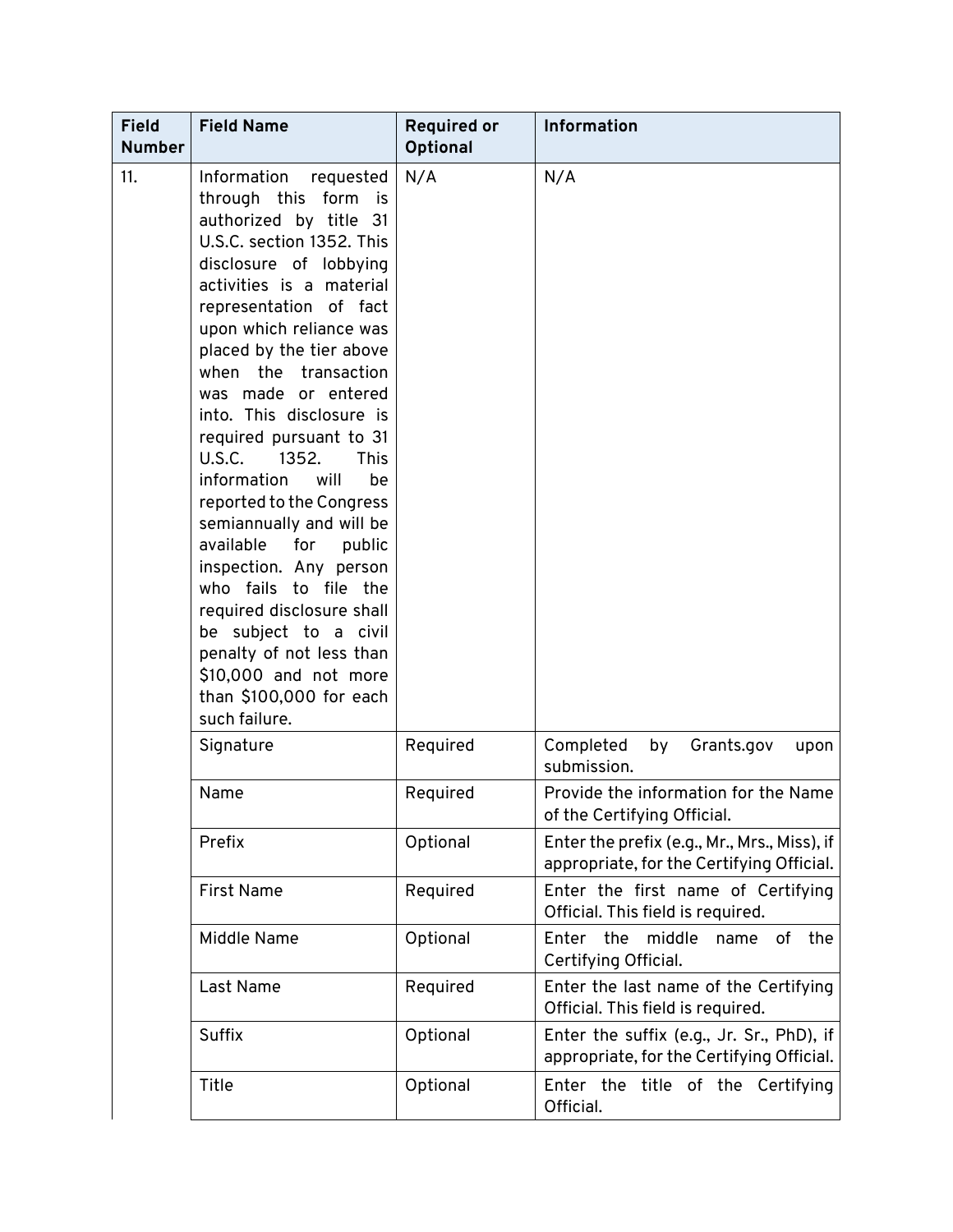| <b>Field</b><br><b>Number</b> | <b>Field Name</b> | <b>Required or</b><br>Optional | <b>Information</b>                                        |
|-------------------------------|-------------------|--------------------------------|-----------------------------------------------------------|
|                               | Telephone No.     | Optional                       | Enter the telephone number of the<br>certifying official. |
|                               | Date              | Required                       | Completed<br>Grants.gov<br>by<br>upon l<br>submission.    |

According to the Paperwork Reduction Act, as amended, no persons are required to respond to a collection of information unless it displays a valid OMB control Number. The valid OMB control number for this information collection is OMB No. 0348-0046. Public reporting burden for this collection of information is estimated to average 10 minutes per response, including time for reviewing instructions, searching existing data sources, gathering and maintaining the data needed, and completing and reviewing the collection of information. Send comments regarding the burden estimate or any other aspect of this collection of information, including suggestions for reducing this burden, to the Office of Management and Budget, Paperwork Reduction Project (0348-0046), Washington, DC 20503.

\_\_\_\_\_\_\_\_\_\_\_\_\_\_\_\_\_\_\_\_\_\_\_\_\_\_\_\_\_\_\_\_\_\_\_\_\_\_\_\_\_\_\_\_\_\_\_\_\_\_\_\_\_\_\_\_\_\_\_\_\_\_\_\_\_\_\_\_\_\_\_\_\_\_\_\_\_

OMB Number: 4040-0013 7 OMB Expiration Date: 02/28/2025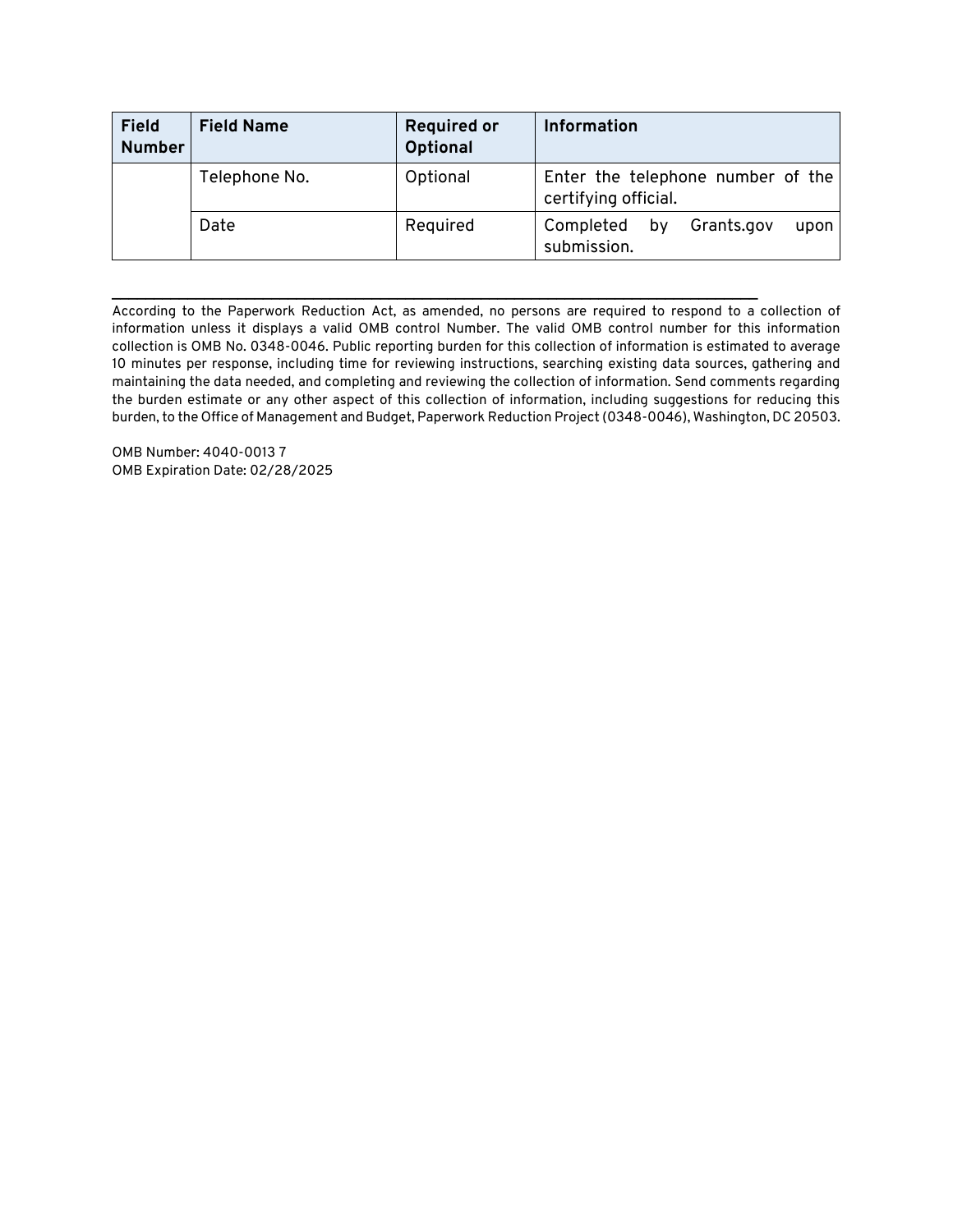#### **INSTRUCTIONS FOR COMPLETION OF SF-LLL, DISCLOSURE OF LOBBYING ACTIVITIES**

This disclosure form shall be completed by the reporting entity, whether sub awardee or prime Federal recipient, at the initiation or receipt of a covered Federal action, or a material change to a previous filing, pursuant to title 31 U.S.C. section 1352. The filing of a form is required for each payment or agreement to make payment to any lobbying entity for influencing or attempting to influence an officer or employee of any agency, a Member of Congress, an officer or employee of Congress, or an employee of a Member of Congress in connection with a covered Federal action. Complete all items that apply for both the initial filing and material change report. Refer to the implementing guidance published by the Office of Management and Budget for additional information.

- 1. Identify the type of covered Federal action for which lobbying activity is and/or has been secured to influence the outcome of a covered Federal action.
- 2. Identify the status of the covered Federal action.
- 3. Identify the appropriate classification of this report. If this is a follow up report caused by a material change to the information previously reported, enter the year and quarter in which the change occurred. Enter the date of the last previously submitted report by this reporting entity for this covered Federal action.
- 4. Enter the full name, address, city, State and zip code of the reporting entity. Include Congressional District, if known. Check the appropriate classification of the reporting entity that designates if it is, or expects to be, a prime or subaward recipient. Identify the tier of the sub awardee, e.g., the first sub awardee of the prime is the 1st tier. Subawards include but are not limited to subcontracts, subgrants and contract awards under grants.
- 5. If the organization filing the report in item 4 checks "Sub awardee," then enter the full name, address, city, State and zip code of the prime Federal recipient. Include Congressional District, if known.
- 6. Enter the name of the federal agency making the award or loan commitment. Include at least one organizational level below agency name, if known. For example, Department of Transportation, United States Coast Guard.
- 7. Enter the Federal program name or description for the covered Federal action (item 1). If known, enter the full Catalog of Federal Domestic Assistance (CFDA) number for grants, cooperative agreements, loans, and loan commitments.
- 8. Enter the most appropriate Federal identifying number available for the Federal action identified in item 1 (e.g., Request for Proposal (RFP) number; Invitations for Bid (IFB) number; grant announcement number; the contract, grant, or loan award number; the application/proposal control number assigned by the Federal agency). Included prefixes, e.g., "RFP-DE-90-001."
- 9. For a covered Federal action where there has been an award or loan commitment by the Federal agency, enter the Federal amount of the award/loan commitment for the prime entity identified in item 4 or 5.
- 10. (a) Enter the full name, address, city, State and zip code of the lobbying registrant under the Lobbying Disclosure Act of 1995 engaged by the reporting entity identified in item 4 to influence the covered Federal action.

(b) Enter the full names of the individual(s) performing services and include full address if different from 10(a). Enter Last Name, First Name, and Middle Initial (MI).

11. The certifying official shall sign and date the form, print his/her name, title, and telephone number.

\_\_\_\_\_\_\_\_\_\_\_\_\_\_\_\_\_\_\_\_\_\_\_\_\_\_\_\_\_\_\_\_\_\_\_\_\_\_\_\_\_\_\_\_\_\_\_\_\_\_\_\_\_\_\_\_\_\_\_\_\_\_\_\_\_\_\_\_\_\_\_\_\_\_\_\_\_\_\_\_\_\_\_\_\_\_\_\_\_\_\_\_\_\_\_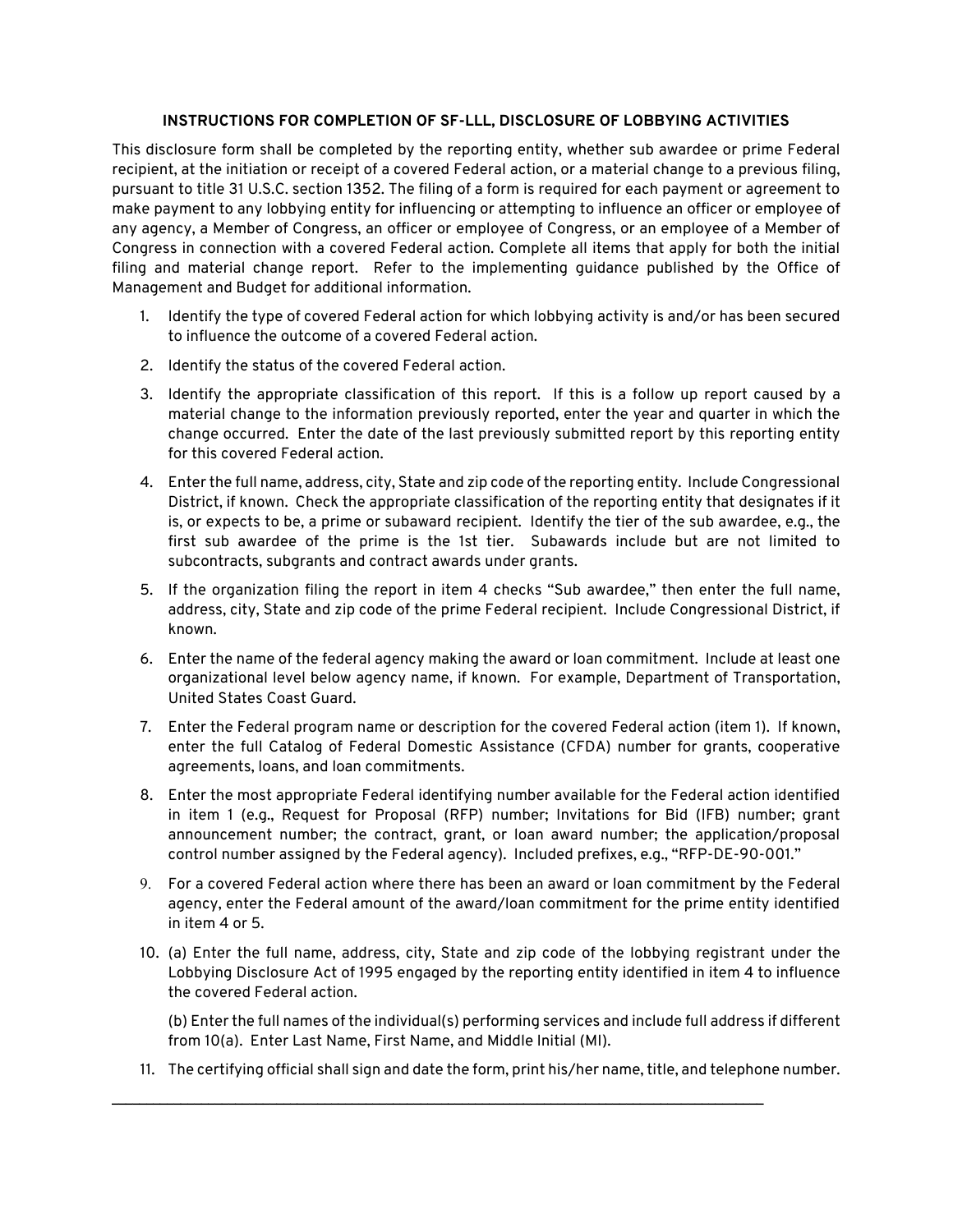According to the Paperwork Reduction Act, as amended, no persons are required to respond to a collection of information unless it displays a valid OMB control Number. The valid OMB control number for this information collection is OMB No. 0348-0046. Public reporting burden for this collection of information is estimated to average 10 minutes per response, including time for reviewing instructions, searching existing data sources, gathering and maintaining the data needed, and completing and reviewing the collection of information. Send comments regarding the burden estimate or any other aspect of this collection of information, including suggestions for reducing this burden, to the Office of Management and Budget, Paperwork Reduction Project (0348-0046), Washington, DC 20503.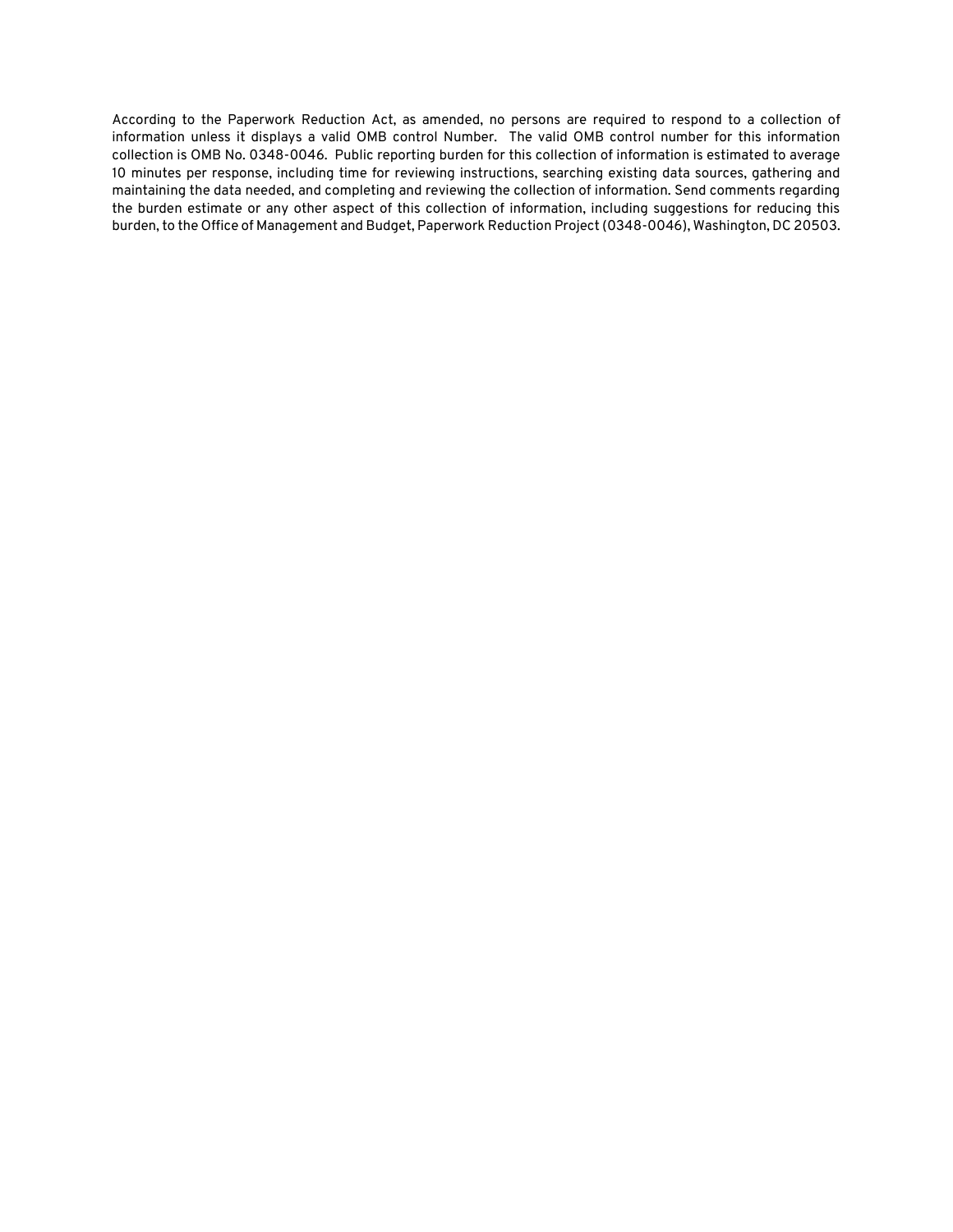# **FEDERAL FUNDING ACCOUNTABLITY AND TRANSPARENCY ACT (FFATA) CERTIFICATION**

- **A. Certification Regarding Percent (%) of Annual Gross from Federal Awards:** Did your organization receive 80% or more of its annual gross revenue from federal awards during the preceding fiscal year?
	- $\Box$  Yes If yes, continue to question B.
	- $\Box$  No  $\Box$  If no, questionnaire is complete. Please sign section E. Thank you!
- **B. Certification Regarding Amount of Annual Gross from Federal Awards:** Did your organization receive \$25 million or more in annual gross revenues from federal awards in the preceding fiscal year?
	- $\Box$  Yes If yes, continue to question C.
	- $\Box$  No If no, questionnaire is complete. Please sign section E. Thank you!
- **C. Certification Regarding Public Access to Compensation Information:**

Does the public have access to information about the highly compensated officers/senior executives in your business or organization (including parent organization, all branches, and all affiliates worldwide) through periodic reports filed under section 13(a) or 15(d) of the Securities Exchange Act of 1934 (15 U.S.C. 78m(a), 78o(d)) or section 6104 of the Internal Revenue Code of 1986?

- $\Box$  Yes If yes, questionnaire is complete. Please sign section E. Thank you!  $\Box$  No If no, please complete Section D.
- **D. Top Executive Disclosure Requirements:** Provide the names and total compensation of the top five most highly compensated officers/senior executives for the preceding fiscal year below. Please see 2 CFR Pt. 170, including its Appendix A for guidance. After completing Section D, please sign section E. Thank you!

| Name of Top Executives | <b>Annual Compensation</b> |
|------------------------|----------------------------|
|                        |                            |
|                        |                            |
|                        |                            |
|                        |                            |
|                        |                            |

#### **E. Signatures:**

As the duly authorized representative (Signor) of the Contractor/Grantee, I hereby represent and warrant that the statements made by me in this certification form are true, complete, and correct to the best of my knowledge and are consistent with FFATA (31 USC § 6101 note), as amended, and its implementing regulations including 2 CFR Part 170. I further represent and warrant that I will provide THECB will any and all information which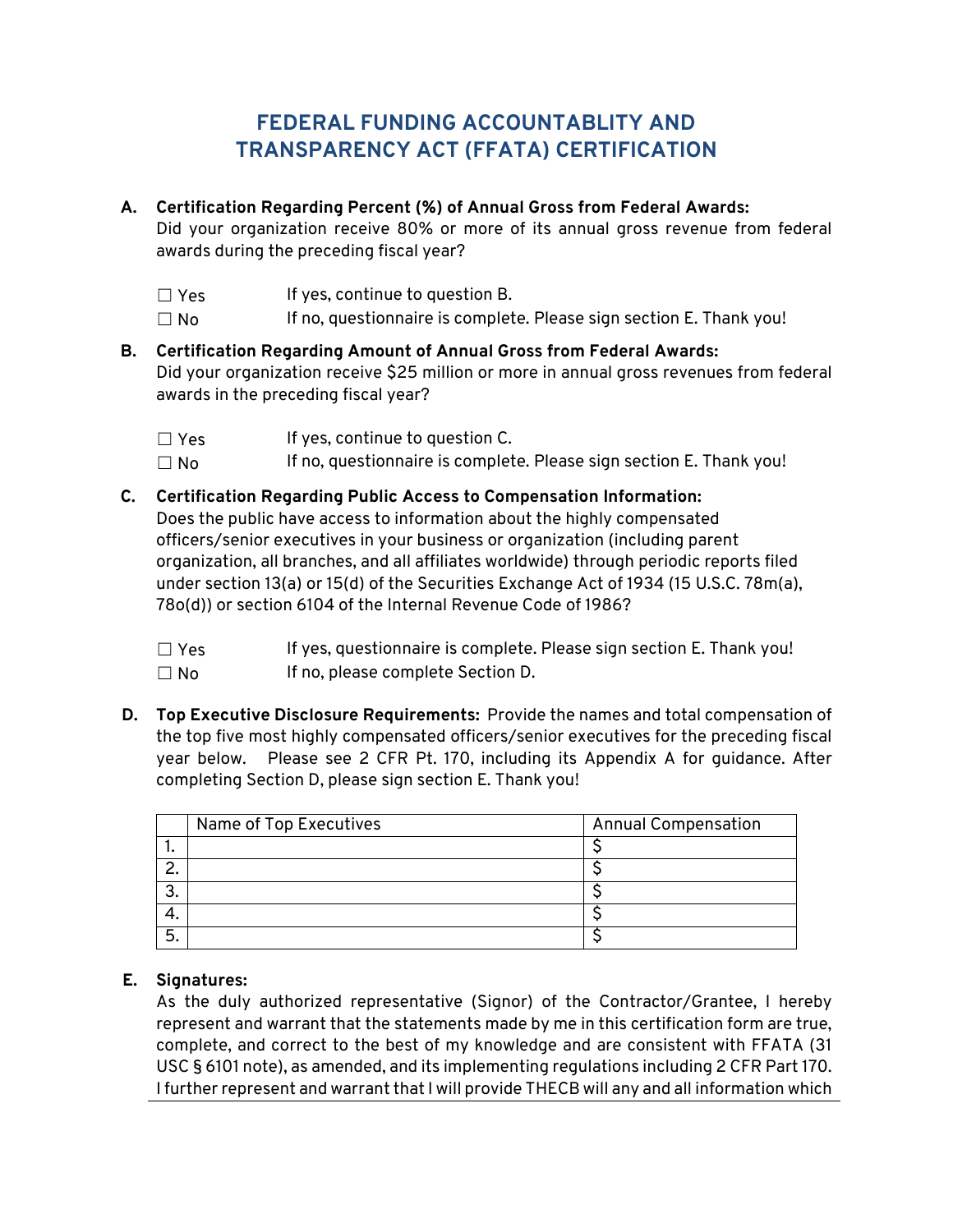may be further needed for THECB to accurately report to the federal government pursuant to FFATA.

| <b>Organization Name:</b>                           |  |
|-----------------------------------------------------|--|
| <b>UEI Number:</b>                                  |  |
| Zip code(s) in which services will be<br>performed: |  |
| Signer Printed Name:                                |  |
| Title:                                              |  |
| Signature:                                          |  |
| Date:                                               |  |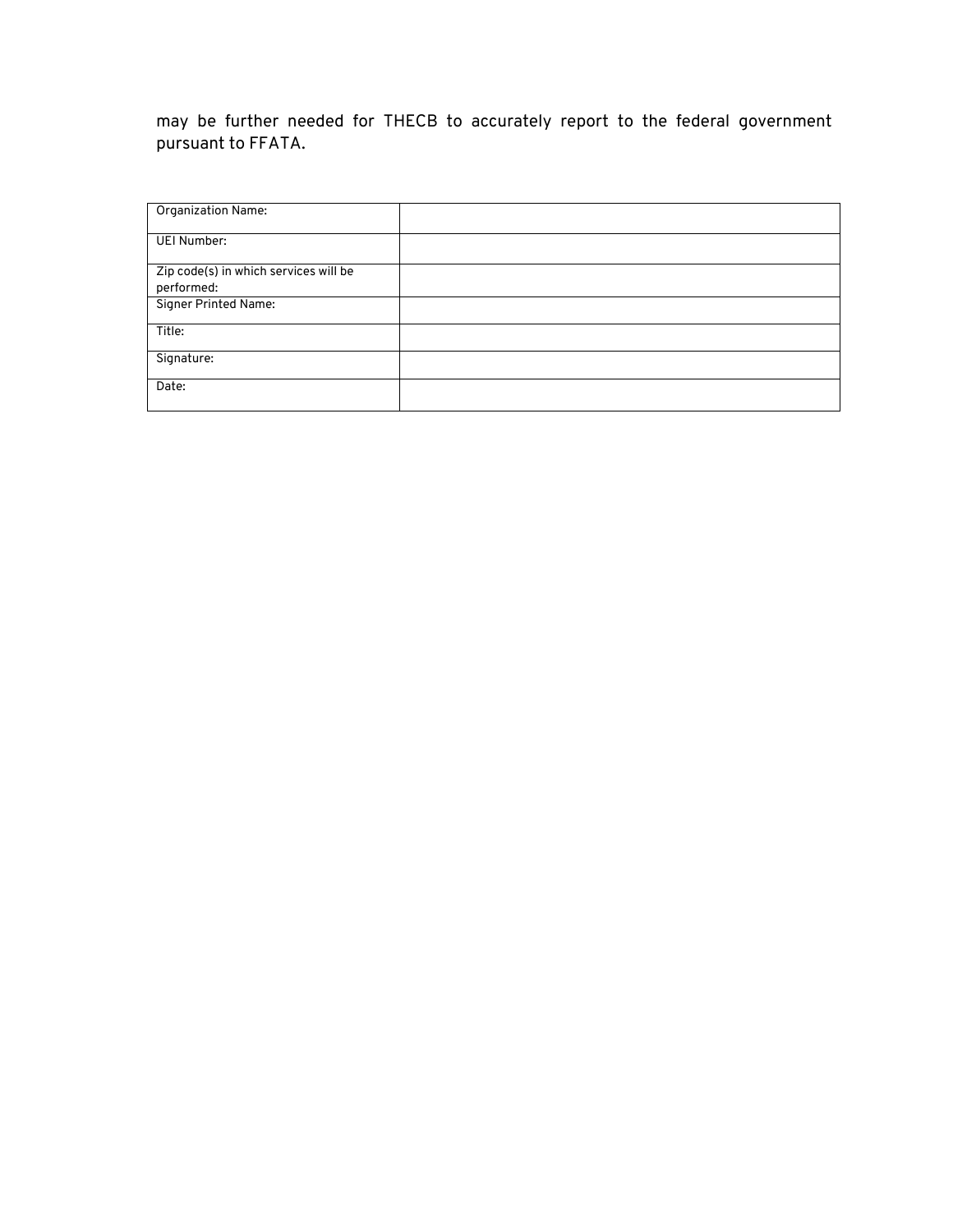# **DEBARMENT AND SUSPENSION CERTIFICATION FORM**

### TEXAS HIGHER EDUCATION COORDINATING BOARD

Certification Regarding Debarment, Suspension,

Ineligibility and Voluntary Exclusion

"Non-Federal entities and contractors are subject to the non-procurement debarment and suspension regulations implementing Executive Orders 12549 and 12689, 2 CFR part 180. These regulations restrict awards, subawards, and contracts with certain parties that are debarred, suspended, or otherwise excluded from or ineligible for participation in Federal assistance programs or activities" (2 CFR 200.214).

This certification is required by the United States Department of Education regulations implementing Executive Order 12549, Debarment and Suspension, for all lower-tier transactions meeting the threshold and tier requirements (2 CFR 3485.220, 2 CFR 3485.330).

- 1. By signing this contract, the prospective lower tier participant is providingthe certification set out below.
- 2. The certification in this clause is a material representation of fact upon whichreliance was placed when this transaction was entered into. If it is later determined that the prospective lower tier participant knowingly rendered an erroneous certification, in addition to other remedies available to the Federal Government, the department or agency with which this transaction originated may pursue available remedies, including suspension and/or debarment.
- 3. The prospective lower tier participant shall provide immediate written notice to the Texas Higher Education Coordinating Board ("THECB") if at any time the prospective lower tier participant learns that its certification was erroneous when submitted or has become erroneous by reason of changed circumstances.
- 4. The terms "covered transaction," "debarred," "suspended," "ineligible," "lower tier covered transaction," "participant," " person," "primary covered transaction," " principal," "proposal," and "voluntarily excluded," as used in this clause, have the meanings set out in the Definitions and Coverage sections of rules implementing Executive Order 12549. You may contact THECB for assistance in obtaining a copy of those regulations.
- 5. The prospective lower tier participant agrees by signing this contract, should the proposed covered transaction be entered into, that it shall not knowingly enter into any lower tier covered transaction with a person who is debarred, suspended, declared ineligible, or voluntarily excluded from participation in this covered transaction, unless authorized by the department or agency with which this transaction originated.
- 6. The prospective lower tier participant further agrees by signing this contract that it will include a clause titled: "Certification Regarding Debarment, Suspension, Ineligibility, and Voluntary Exclusion-Lower Tier Covered Transactions," stating the Certification listed below without modification, in all lower tier covered transactions and in all solicitations for lower tier covered transactions.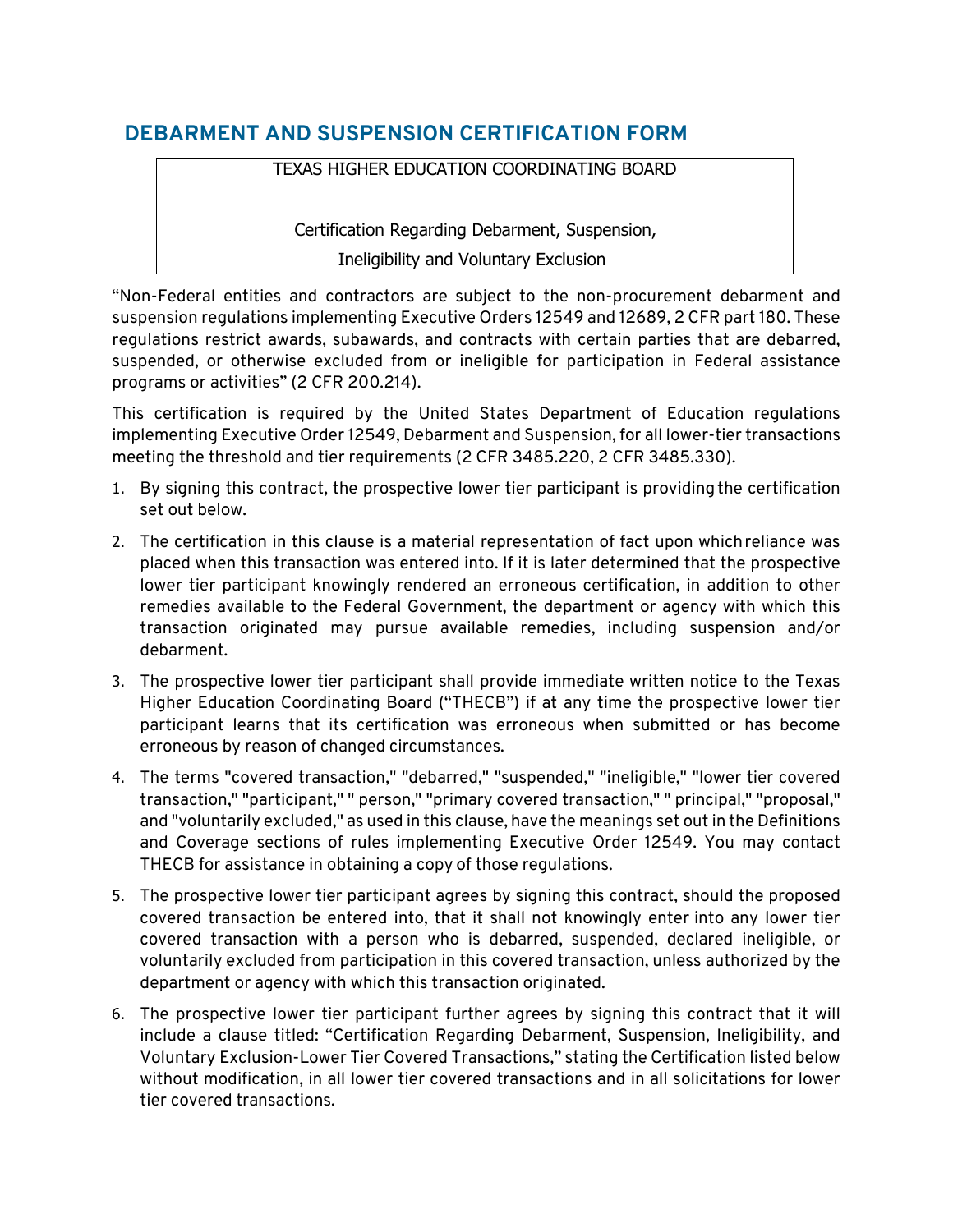- 7. A participant in a covered transaction may rely upon a certification of a prospective participant in a lower tier covered transaction that it is not debarred, suspended, ineligible, or voluntarily excluded from the covered transaction, unless it knows that the certification is erroneous. A participant may decide the method and frequency by which it determines the eligibility of its principals. Each participant may but is not required to check the Nonprocurement List.
- 8. Nothing contained in the foregoing shall be construed to require establishment of a system of records in order to render in good faith the certification required by this clause. The knowledge and information of a participant is not required to exceed that which is normally possessed by a prudent person in the ordinary course of business dealings.
- 9. Except for transactions authorized under paragraph 5 of these instructions, if a participant in a covered transaction knowingly enters into a lower tier covered transaction with a person who is suspended, debarred, ineligible, or voluntarily excluded from participation in this transaction, in addition to other remedies available to the Federal Government, the department or agency with which this transaction originated may pursue available remedies, including suspension and/or debarment.

#### **Certification Regarding Debarment, Suspension, Ineligibility, and Voluntary Exclusion— Lower-Tier Covered Transactions**

- (1) The prospective lower tier participant certifies, by submission of its Proposal/Application and/or by signature on any resulting Agreement/Contract, that neither it nor its principals are presently debarred, suspended, proposed for debarment, declared ineligible, or voluntarily excluded from participation in this transaction by any Federal department or agency.
- (2) Where the prospective lower tier participant is unable to certify to any of the statements in this certification, such prospective participant shall attach an explanation to this proposal.
- (3) The prospective lower tier participant certifies that it will comply with the requirements of 2 CFR part 180, subpart C, as adopted at 2 CFR 3485.12 (2 CFR 3485.330).

#### • **Terms Defined: As used in these Provisions and Assurances**

- *Nonprocurement Transaction:* Any transaction, regardless of type (except procurement contracts), including, but not limited to the following: grants, cooperative agreements, scholarships, fellowships, contracts of assistance, loans, loan guarantees, subsidies, insurances, payments for specified uses, and donation agreements. A non-procurement transaction at any tier does not require the transfer of Federal funds. (2 CFR 180.970).
- *Participant:* Any person who submits a proposal for or who enters into a covered transaction, including an agent or representative of a participant (2 CFR 180.980).
- *Principal:* An officer, director, owner, partner, principal investigator, or other person within a participant with management or supervisory responsibilities related to a covered transaction; or a consultant or other person, whether or not employed by the participant or paid with Federal funds, who (1) is in a position to handle Federal funds; (2) is in a position to influence or control the use of those funds; or (3) occupies a technical or professional position capable of substantially influencing the development or outcome of an activity